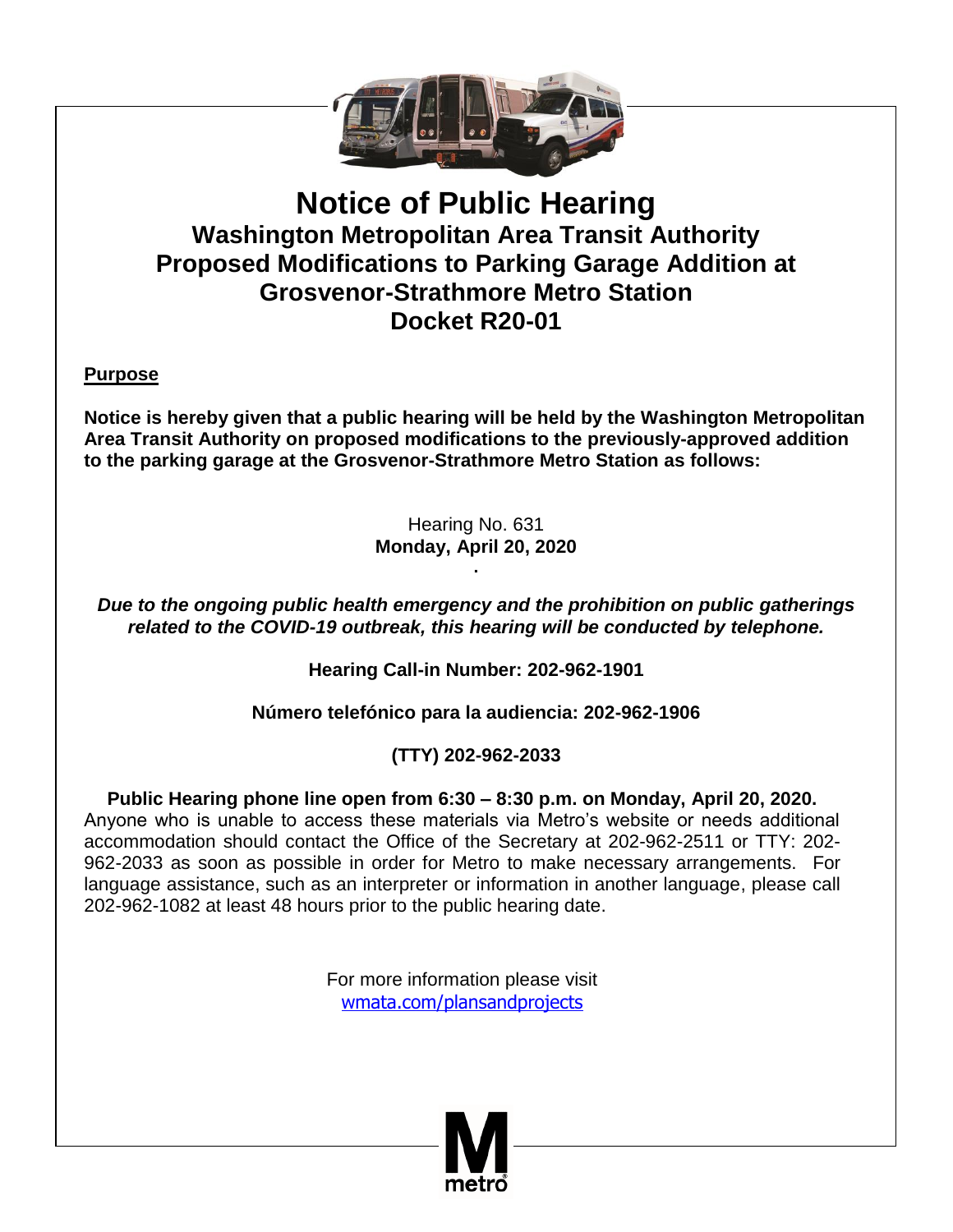## **PURPOSE OF THE PUBLIC HEARING**

Notice is hereby given that a public hearing will be held by the Washington Metropolitan Area Transit Authority (WMATA) regarding modifications to the proposed expansion of the parking garage at Grosvenor-Strathmore Metro Station. At the hearing, WMATA will receive and consider public comments and suggestions about the proposal.

#### **HOW TO REGISTER TO SPEAK AT THE PUBLIC HEARING**

This hearing will be conducted by telephone due to the ongoing public health emergency related to the COVID-19 virus and subsequent restrictions on public gatherings. All organizations or individuals desiring to be heard with respect to the proposal will be afforded the opportunity to present their views and make supporting statements and to offer alternative proposals. All individuals will receive up to five minutes to provide comments. Relinquishing of time by one speaker to another will not be permitted.

Because this hearing will be conducted by telephone, there is no advance registration to speak. Those participating in the hearing will have the opportunity to provide oral comments, subject to the time limits noted above, via voicemail and after receiving information on the proposal. Comments provided will be transcribed for the public hearing record.

#### **HOW TO SUBMIT WRITTEN STATEMENTS**

Testimony may be submitted online about this proposal at [wmata.com/plansandprojects.](http://www.wmata.com/plansandprojects) Online submission will be available by 9 a.m. on Saturday, February 29, 2020 and will close Friday, May 1, 2020 at 5 p.m. This is in addition to your ability to speak at the public hearing. For those without access to computers or internet, testimony may also be mailed to the Office of the Secretary, Washington Metropolitan Area Transit Authority, 600 Fifth Street, NW, Washington, DC 20001. All comments must be received by the Office of the Secretary by 5 p.m. on Friday, May 1, 2020 to be included in the public record.

The comments received by the Office of the Secretary, along with the online submissions and public hearing comments, will be presented to the WMATA Board of Directors and will be part of the official public hearing record. Please note all statements are releasable to the public upon request, and may be posted on WMATA's website, without change, including any personal information provided.

#### **WHAT IS PROPOSED**

WMATA is currently expanding the parking garage at the Grosvenor-Strathmore Metrorail Station to replace parking in the surface parking lot that is being removed to make room for a private-sector development project at the station. This expansion was approved by the WMATA Board of Directors. Phase 1 of that garage expansion is already under construction and is projected to replace just over 52% of the lost surface parking. Phase 2 of the garage expansion will replace the remainder the of the parking spaces, which is approximately 194.